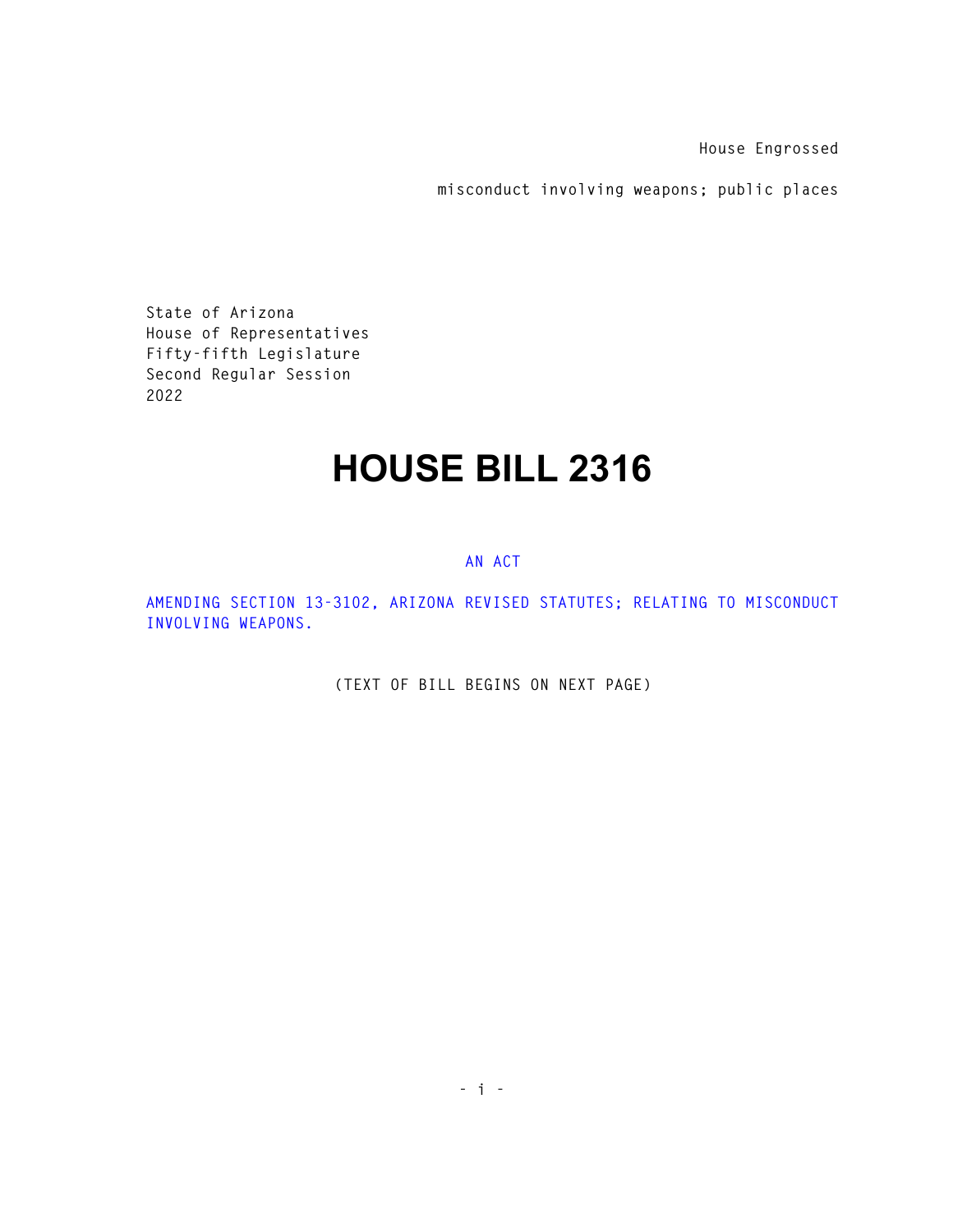**1 Be it enacted by the Legislature of the State of Arizona: 2 Section 1. Section 13-3102, Arizona Revised Statutes, is amended to 3 read: 4 13-3102. Misconduct involving weapons; defenses; 5 classification; definitions 6 A. A person commits misconduct involving weapons by knowingly: 7 1. Carrying a deadly weapon except a pocket knife concealed on his 8 person or within his immediate control in or on a means of transportation: 9 (a) In the furtherance of a serious offense as defined in section 10 13-706, a violent crime as defined in section 13-901.03 or any other 11 felony offense; or 12 (b) When contacted by a law enforcement officer and failing to 13 accurately answer the officer if the officer asks whether the person is 14 carrying a concealed deadly weapon; or 15 2. Carrying a deadly weapon except a pocket knife concealed on his 16 person or concealed within his immediate control in or on a means of 17 transportation if the person is under twenty-one years of age; or 18 3. Manufacturing, possessing, transporting, selling or transferring 19 a prohibited weapon, except that if the violation involves dry ice, a 20 person commits misconduct involving weapons by knowingly possessing the 21 dry ice with the intent to cause injury to or death of another person or 22 to cause damage to the property of another person; or 23 4. Possessing a deadly weapon or prohibited weapon if such person 24 is a prohibited possessor; or 25 5. Selling or transferring a deadly weapon to a prohibited 26 possessor; or 27 6. Defacing a deadly weapon; or 28 7. Possessing a defaced deadly weapon knowing the deadly weapon was 29 defaced; or 30 8. Using or possessing a deadly weapon during the commission of any 31 felony offense included in chapter 34 of this title; or 32 9. Discharging a firearm at an occupied structure in order to 33 assist, promote or further the interests of a criminal street gang, a 34 criminal syndicate or a racketeering enterprise; or 35 10. Unless specifically authorized by law, entering any public 36 establishment or attending any public event and carrying a deadly weapon 37 on his person after a reasonable request by the operator of the 38 establishment or the sponsor of the event or the sponsor's agent to remove 39 his weapon and place it in the custody of the operator of the 40 establishment or the sponsor of the event for temporary and secure storage 41 of the weapon pursuant to section 13-3102.01; or 42 11. Unless specifically authorized by law, entering an election 43 polling place on the day of any election carrying a deadly weapon; or**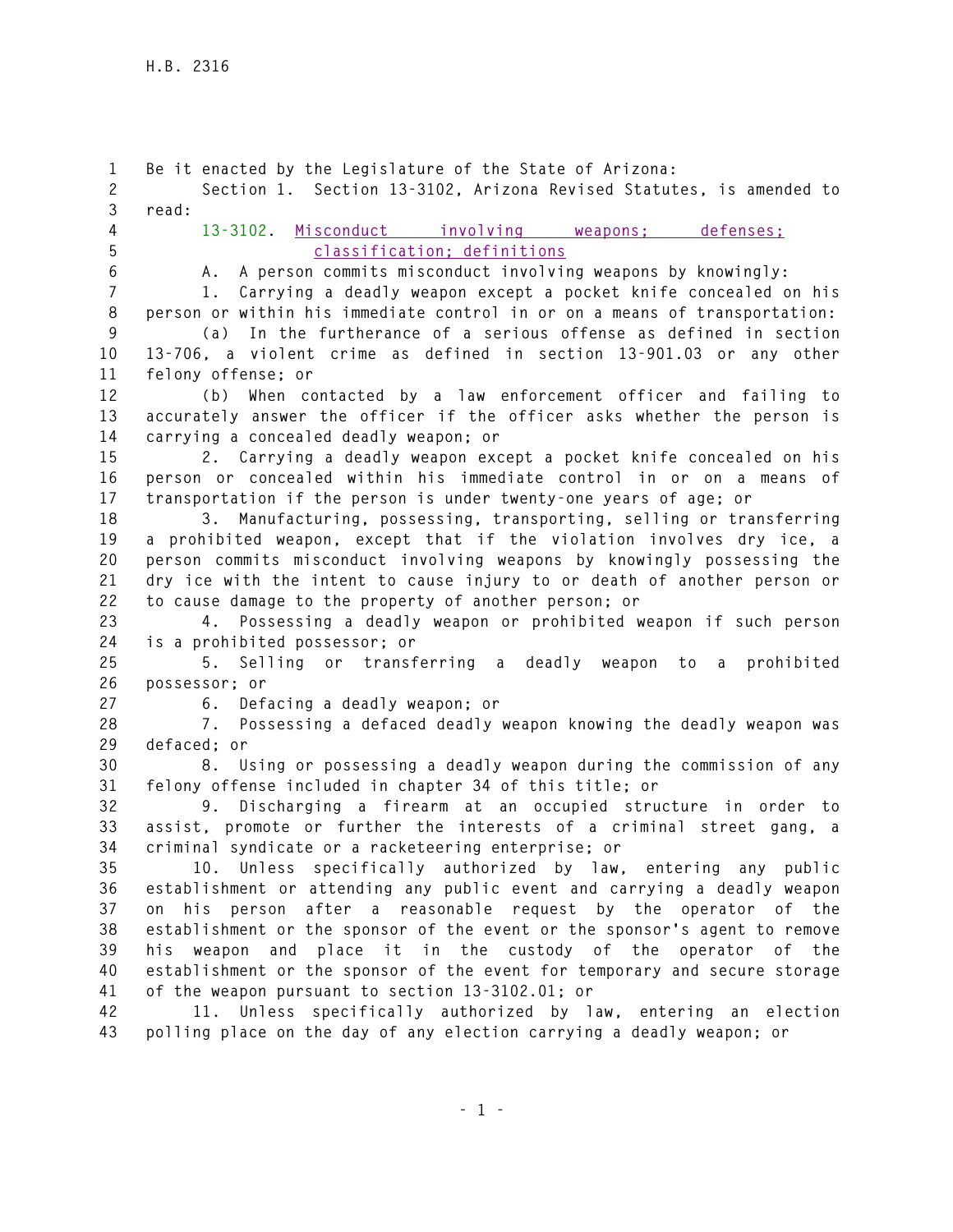**1 12. Possessing a deadly weapon on school grounds; or** 

**2 13. Unless specifically authorized by law, entering a nuclear or 3 hydroelectric generating station carrying a deadly weapon on his person or 4 within the immediate control of any person; or** 

**5 14. Supplying, selling or giving possession or control of a firearm 6 to another person if the person knows or has reason to know that the other 7 person would use the firearm in the commission of any felony; or** 

**8 15. Using, possessing or exercising control over a deadly weapon in 9 furtherance of any act of terrorism as defined in section 13-2301 or 10 possessing or exercising control over a deadly weapon knowing or having 11 reason to know that it will be used to facilitate any act of terrorism as 12 defined in section 13-2301; or** 

**13 16. Trafficking in weapons or explosives for financial gain in order 14 to assist, promote or further the interests of a criminal street gang, a 15 criminal syndicate or a racketeering enterprise.** 

**16 B. Subsection A, paragraph 2 of this section shall not apply to:** 

**17 1. A person in his dwelling, on his business premises or on real 18 property owned or leased by that person or that person's parent, 19 grandparent or legal guardian.** 

**20 2. A member of the sheriff's volunteer posse or reserve 21 organization who has received and passed firearms training that is 22 approved by the Arizona peace officer standards and training board and who 23 is authorized by the sheriff to carry a concealed weapon pursuant to 24 section 11-441.** 

**25 3. A firearm that is carried in:** 

**26 (a) A manner where any portion of the firearm or holster in which 27 the firearm is carried is visible.** 

**28 (b) A holster that is wholly or partially visible.** 

**29 (c) A scabbard or case designed for carrying weapons that is wholly 30 or partially visible.** 

**31 (d) Luggage.** 

**32 (e) A case, holster, scabbard, pack or luggage that is carried 33 within a means of transportation or within a storage compartment, map 34 pocket, trunk or glove compartment of a means of transportation.** 

**35 C. Subsection A, paragraphs 2, 3, 7, 10, 11, 12 and 13 of this 36 section shall not apply to:** 

**37 1. A peace officer or any person summoned by any peace officer to 38 assist and while actually assisting in the performance of official duties; 39 or** 

**40 2. A member of the military forces of the United States or of any 41 state of the United States in the performance of official duties; or** 

**42 3. A warden, deputy warden, community correctional officer, 43 detention officer, special investigator or correctional officer of the 44 state department of corrections or the department of juvenile corrections; 45 or**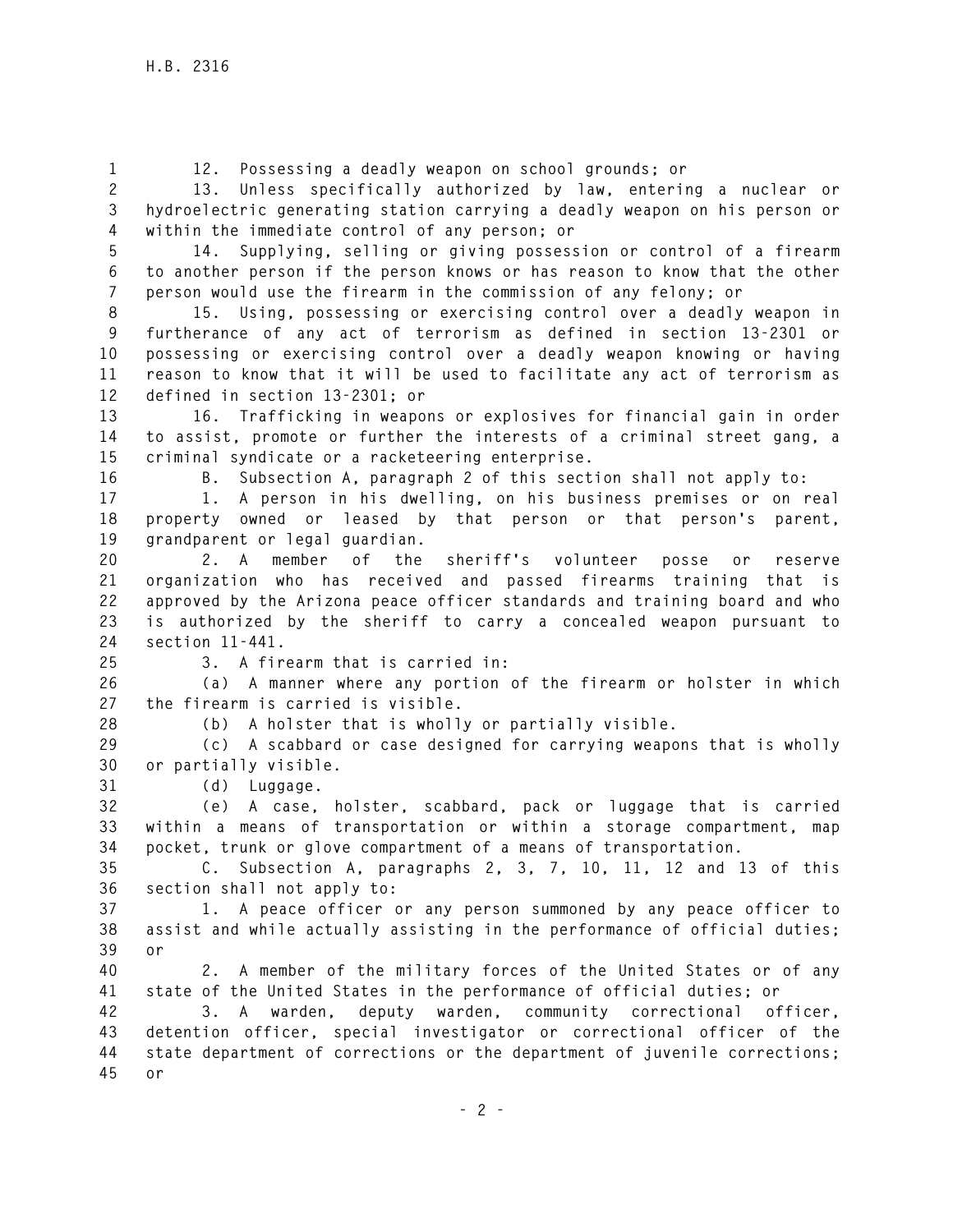**1 4. A person specifically licensed, authorized or permitted pursuant 2 to a statute of this state or of the United States.** 

**3 D. Subsection A, paragraph 10 of this section does not apply to an 4 elected or appointed judicial officer in the court facility where the 5 judicial officer works if the judicial officer has demonstrated competence 6 with a firearm as prescribed in section 13-3112, subsection N, except that 7 the judicial officer shall comply with any rule or policy adopted by the 8 presiding judge of the superior court while in the court facility. For 9 the purposes of this subsection, appointed judicial officer does not 10 include a hearing officer or a judicial officer pro tempore who is not a 11 full-time officer.** 

**12 E. Subsection A, paragraphs 3 and 7 of this section shall not apply 13 to:** 

**14 1. The possessing, transporting, selling or transferring of weapons 15 by a museum as a part of its collection or an educational institution for 16 educational purposes or by an authorized employee of such museum or 17 institution, if:** 

**18 (a) Such museum or institution is operated by the United States or 19 this state or a political subdivision of this state, or by an organization 20 described in 26 United States Code section 170(c) as a recipient of a 21 charitable contribution; and** 

**22 (b) Reasonable precautions are taken with respect to theft or 23 misuse of such material.** 

**24 2. The regular and lawful transporting as merchandise; or** 

**25 3. Acquisition by a person by operation of law such as by gift, 26 devise or descent or in a fiduciary capacity as a recipient of the 27 property or former property of an insolvent, incapacitated or deceased 28 person.** 

**29 F. Subsection A, paragraph 3 of this section shall not apply to the 30 merchandise of an authorized manufacturer of or dealer in prohibited 31 weapons, when such material is intended to be manufactured, possessed, 32 transported, sold or transferred solely for or to a dealer, a regularly 33 constituted or appointed state, county or municipal police department or 34 police officer, a detention facility, the military service of this or 35 another state or the United States, a museum or educational institution or 36 a person specifically licensed or permitted pursuant to federal or state 37 law.** 

**38 G. Subsection A, paragraph 10 of this section shall not apply to:** 

**39 1. Shooting ranges or shooting events, hunting areas or similar 40 locations or activities.** 

**41 2. A PERSON WHO IS IN A PUBLIC ESTABLISHMENT OR AT A PUBLIC EVENT 42 AND WHO POSSESSES A VALID PERMIT ISSUED PURSUANT TO SECTION 13-3112. THIS 43 PARAGRAPH DOES NOT:**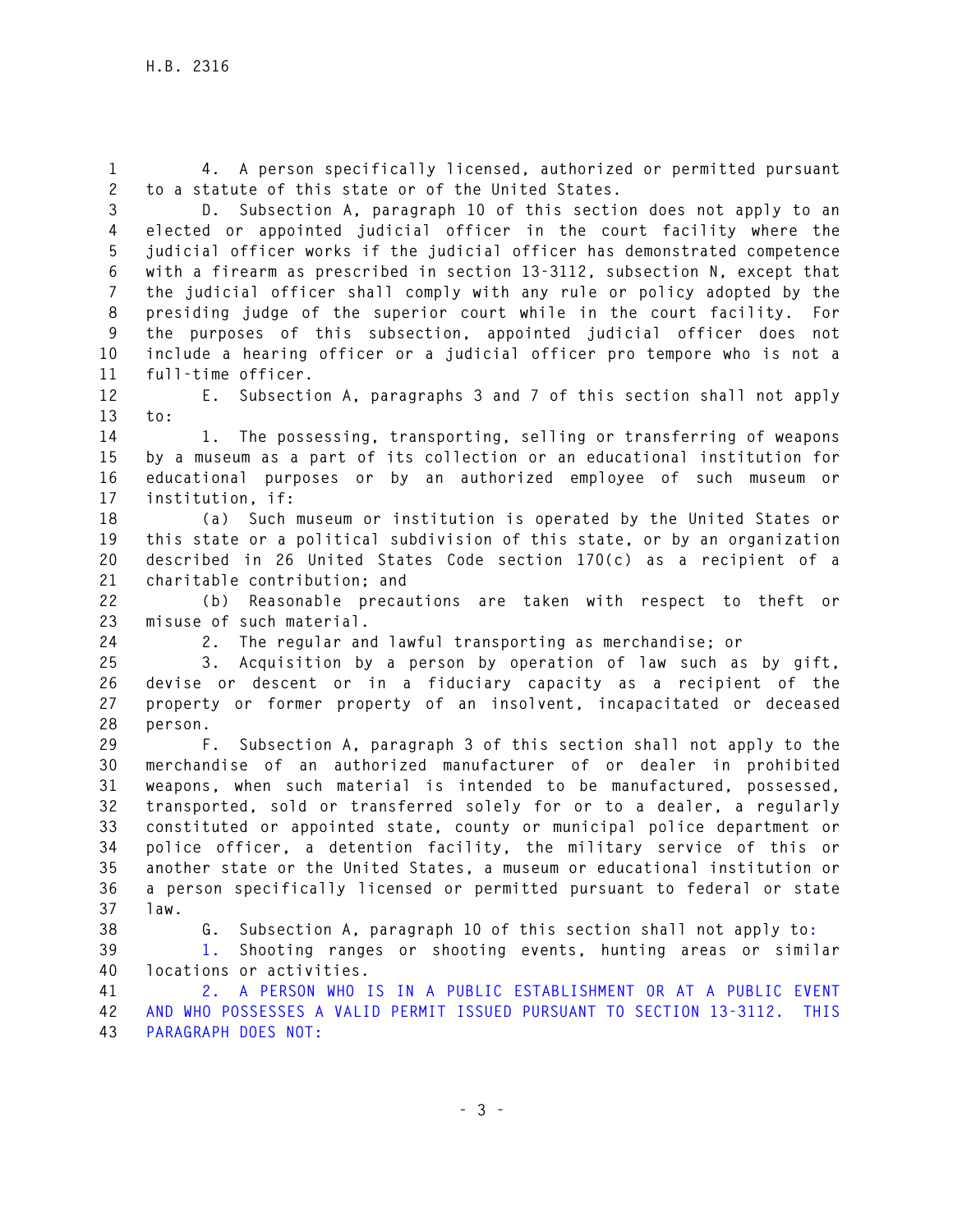**1 (a) APPLY TO A PUBLIC ESTABLISHMENT OR PUBLIC EVENT THAT IS A 2 SECURED FACILITY. 3 (b) APPLY TO THE LICENSED PREMISES OF ANY PUBLIC ESTABLISHMENT OR 4 PUBLIC EVENT WITH A LICENSE ISSUED PURSUANT TO TITLE 4. 5 (c) APPLY TO A STATE, COUNTY OR MUNICIPAL JUDICIAL DEPARTMENT, 6 PROSECUTORIAL OFFICE OR FACILITY, LAW ENFORCEMENT AGENCY OR CORRECTIONAL 7 FACILITY. 8 (d) APPLY TO ANY AREA WHERE FIREARM POSSESSION IS PROHIBITED BY 9 FEDERAL LAW. 10 (e) APPLY TO AN EDUCATIONAL INSTITUTION AS DEFINED IN SECTION 11 13-2911. 12 (f) APPLY TO A COMMUNITY COLLEGE DISTRICT IN THIS STATE OR A 13 UNIVERSITY UNDER THE JURISDICTION OF THE ARIZONA BOARD OF REGENTS. 14 (g) APPLY TO FACILITIES OPERATED BY THE ARIZONA STATE HOSPITAL OR 15 FACILITIES OPERATED BY A SPECIAL HEALTH CARE DISTRICT. 16 (h) APPLY TO AN ENTITY THAT OPERATES A FEDERAL RECLAMATION PROJECT. 17 (i) APPLY TO A PUBLIC ESTABLISHMENT THAT IS A VEHICLE OR CRAFT. 18 (j) RELIEVE OR LIMIT AN OPERATOR OF A PUBLIC ESTABLISHMENT OR A 19 SPONSOR OF A PUBLIC EVENT FROM THE REQUIREMENTS OF SECTION 13-3102.01. 20 (k) LIMIT, RESTRICT OR PROHIBIT THE RIGHTS OF A PRIVATE PROPERTY 21 OWNER, PRIVATE TENANT, PRIVATE EMPLOYER OR PRIVATE BUSINESS ENTITY. 22 H. Subsection A, paragraph 12 of this section shall not apply to a 23 weapon if such weapon is possessed for the purposes of preparing for, 24 conducting or participating in hunter or firearm safety courses. 25 I. Subsection A, paragraph 12 of this section shall not apply to 26 the possession of a: 27 1. Firearm that is not loaded and that is carried within a means of 28 transportation under the control of an adult provided that if the adult 29 leaves the means of transportation the firearm shall not be visible from 30 the outside of the means of transportation and the means of transportation 31 shall be locked. 32 2. Firearm for use on the school grounds in a program approved by a 33 school. 34 3. Firearm by a person who possesses a certificate of firearms 35 proficiency pursuant to section 13-3112, subsection T and who is 36 authorized to carry a concealed firearm pursuant to the law enforcement 37 officers safety act of 2004 (P.L. 108-277; 118 Stat. 865; 18 United States 38 Code sections 926B and 926C). 39 J. Subsection A, paragraphs 2, 3, 7 and 13 of this section shall 40 not apply to commercial nuclear generating station armed nuclear security 41 guards during the performance of official duties or during any security 42 training exercises sponsored by the commercial nuclear generating station 43 or local, state or federal authorities.**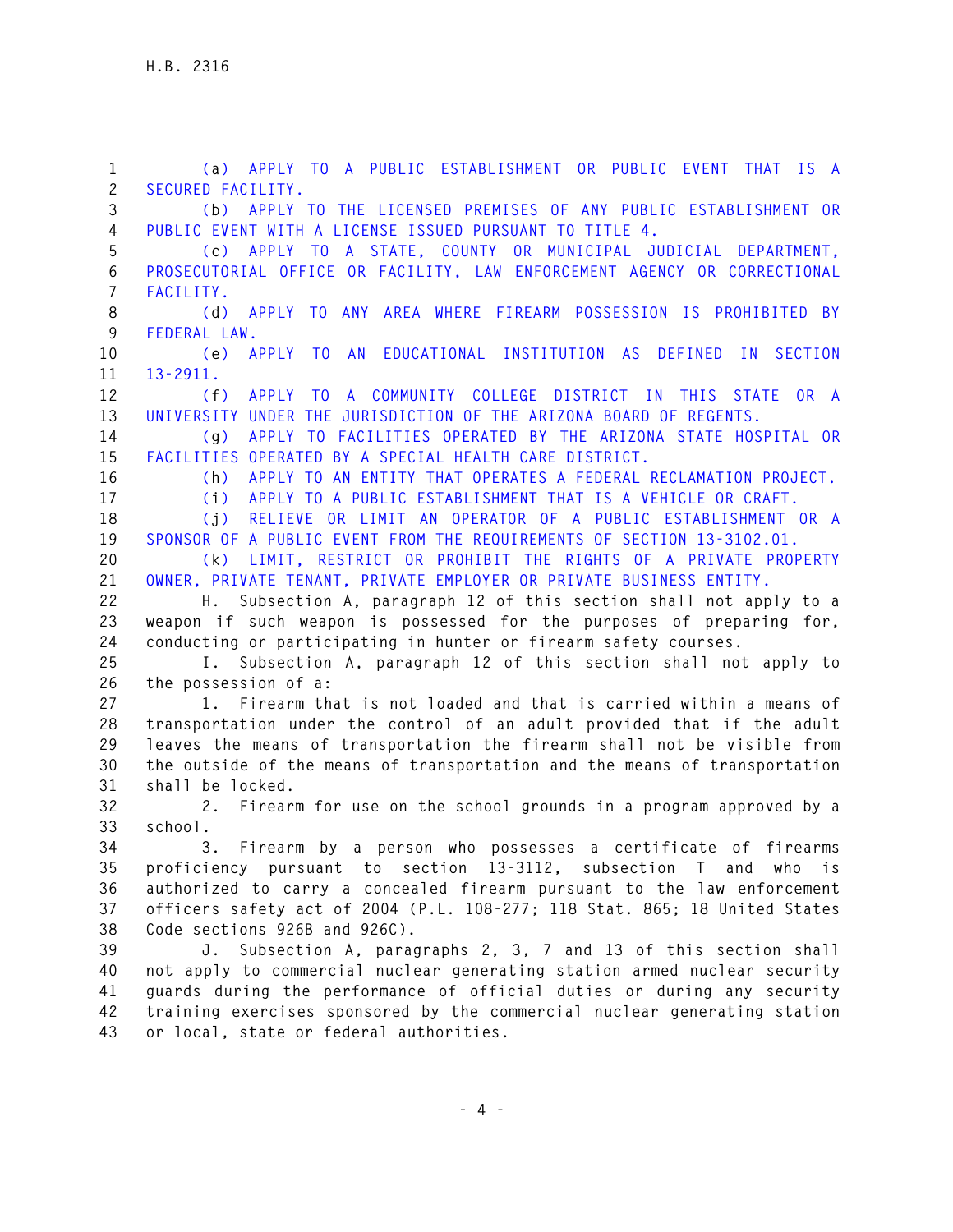**1 K. The operator of the establishment or the sponsor of the event or 2 the employee of the operator or sponsor or the agent of the sponsor, 3 including a public entity or public employee, is not liable for acts or 4 omissions pursuant to subsection A, paragraph 10 of this section unless 5 the operator, sponsor, employee or agent intended to cause injury or was 6 grossly negligent.** 

**7 L. If a law enforcement officer contacts a person who is in 8 possession of a firearm, the law enforcement officer may take temporary 9 custody of the firearm for the duration of that contact.** 

**10 M. Misconduct involving weapons under subsection A, paragraph 15 of 11 this section is a class 2 felony. Misconduct involving weapons under 12 subsection A, paragraph 9, 14 or 16 of this section is a class 3 felony. 13 Misconduct involving weapons under subsection A, paragraph 3, 4, 8 or 13 14 of this section is a class 4 felony. Misconduct involving weapons under 15 subsection A, paragraph 12 of this section is a class 1 misdemeanor unless 16 the violation occurs in connection with conduct that violates section 17 13-2308, subsection A, paragraph 5, section 13-2312, subsection C, section 18 13-3409 or section 13-3411, in which case the offense is a class 6 felony. 19 Misconduct involving weapons under subsection A, paragraph 1, subdivision 20 (a) of this section or subsection A, paragraph 5, 6 or 7 of this section 21 is a class 6 felony. Misconduct involving weapons under subsection A, 22 paragraph 1, subdivision (b) of this section or subsection A, paragraph 10 23 or 11 of this section is a class 1 misdemeanor. Misconduct involving 24 weapons under subsection A, paragraph 2 of this section is a class 3 25 misdemeanor.** 

**26 N. For the purposes of this section:** 

**27 1. "Contacted by a law enforcement officer" means a lawful traffic 28 or criminal investigation, arrest or detention or an investigatory stop by 29 a law enforcement officer that is based on reasonable suspicion that an 30 offense has been or is about to be committed.** 

**31 2. "Public establishment" means a structure, vehicle or craft that 32 is owned, leased or operated by this state or a political subdivision of 33 this state.** 

**34 3. "Public event" means a specifically named or sponsored event of 35 limited duration that is either conducted by a public entity or conducted 36 by a private entity with a permit or license granted by a public entity. 37 Public event does not include an unsponsored gathering of people in a 38 public place.** 

**39 4. "School" means a public or nonpublic kindergarten program, 40 common school or high school.** 

**41 5. "School grounds" means in, or on the grounds of, a school.** 

**42 6. "SECURED FACILITY" MEANS EITHER OF THE FOLLOWING:** 

**43 (a) A PUBLIC ESTABLISHMENT OR PUBLIC EVENT THAT HAS SECURITY 44 PERSONNEL AND ELECTRONIC WEAPONS SCREENING DEVICES IN PLACE AT EACH 45 ENTRANCE TO THE PUBLIC ESTABLISHMENT OR PUBLIC EVENT.**